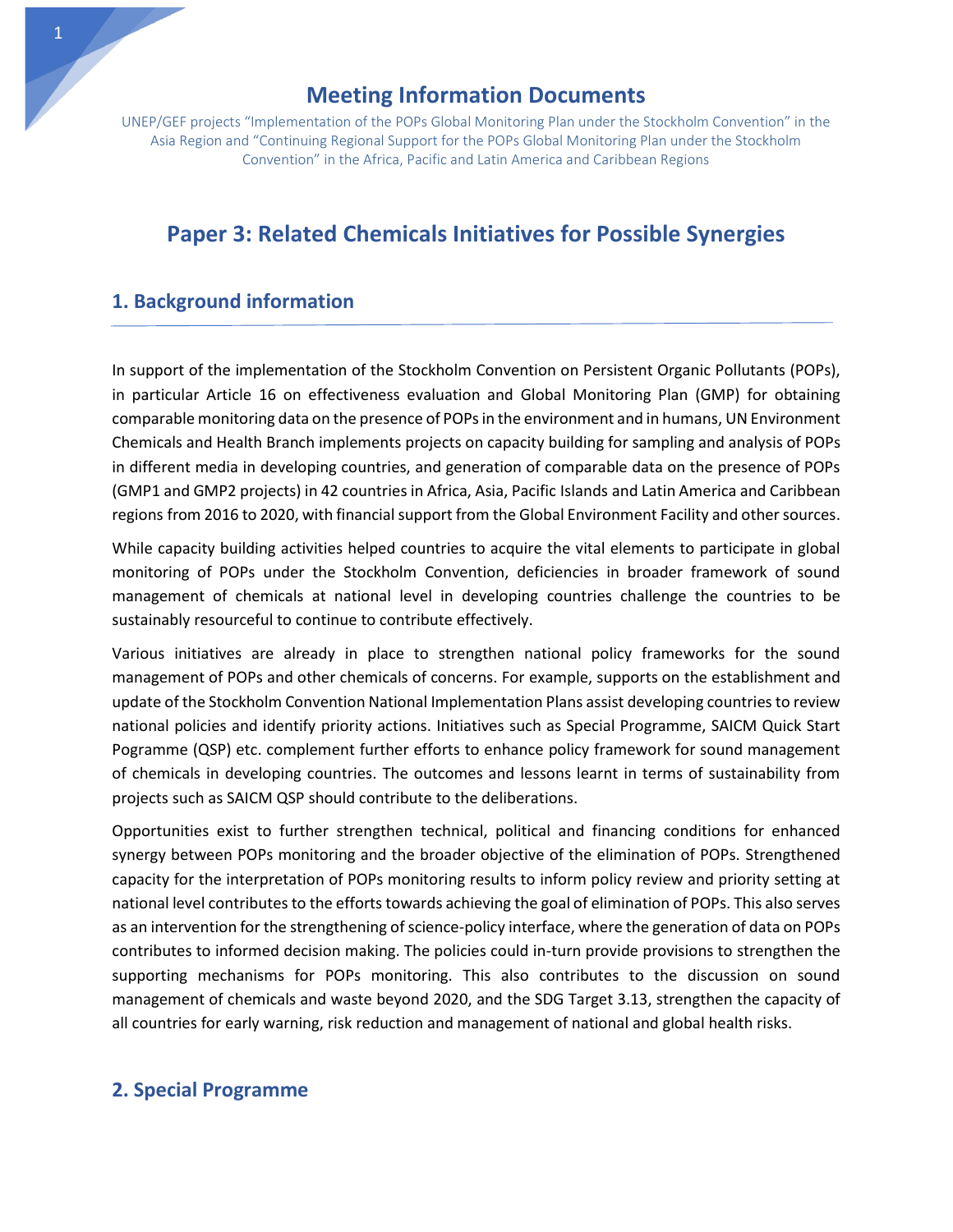The Special Programme, also known as the Chemicals and Waste Management Programme, provides support to developing countries and countries with economies in transition to enhance their sustainable institutional capacity to develop, adopt, monitor and enforce policy, legislation and regulation for effective frameworks for the implementation of the Basel, Rotterdam and Stockholm Conventions, the Minamata Convention and the Strategic Approach to International Chemicals Management (SAICM).

The special programme will fund activities that fall outside the mandates of GEF. The duration of a special programme project is about 2-3 years, with financial support around USD 50,000.

Funding for the Special Programme is provided through voluntary contributions. Contributions are encouraged from all signatories and Parties to the MEAs, private sector and other stakeholders. Significant contributions have been pledged to the Special Programme from the European Union and the Governments of Sweden, the United States of America, Germany, Finland, Norway, the Netherlands, Austria, Belgium and Denmark.

Three rounds of Special Programme projects have been processed since its inception in 2015. The fourth round of applications opened on 29 November 2019. It welcomes proposals of projects that identify national institutional capacity, weaknesses, gaps and needs facilitate and enable the implementation of the Basel, Rotterdam and Stockholm conventions, the Minamata Convention and SAICM.

### **3. SAICM Quick Start Programme**

The Quick Start Programme (QSP) was established in 2006 for the implementation of SAICM. The objective of the Quick Start Programme is to support activities to enable initial capacity building and implementation in developing countries, least developed countries, small island developing States and countries with economies in transition. It facilitates environmentally sound chemicals management, building upon the Bali Strategic Plan for Technology Support and Capacity-building. Additionally, the QSP helps to identify and pave the way for activities that can be assisted by the private sector, including industry, and civil society organizations and intergovernmental organizations, through bilateral and multilateral cooperation. Additionally, the Programme seeks to enhance synergies with processes initiated under relevant chemicals and wastes multilateral environmental agreements. While aimed primarily at the country level, the QSP allows for, and encourages, regional and multi-country approaches.

Over the 14 application rounds, the QSP Trust Fund has approved and funded 184 projects covering 108 different countries. These include 54 Least Developed Countries (LDCs) and/or Small Island Developing States (SIDS). The duration of a QSP project is about 1.5 years, with financial support around USD 25,000.

#### **3.1 Capacity building**

The QSP Trust Fund has supported activities on, among others, identification of capacity needs for sound chemicals management, and development and strengthening of national institutions, plans and activities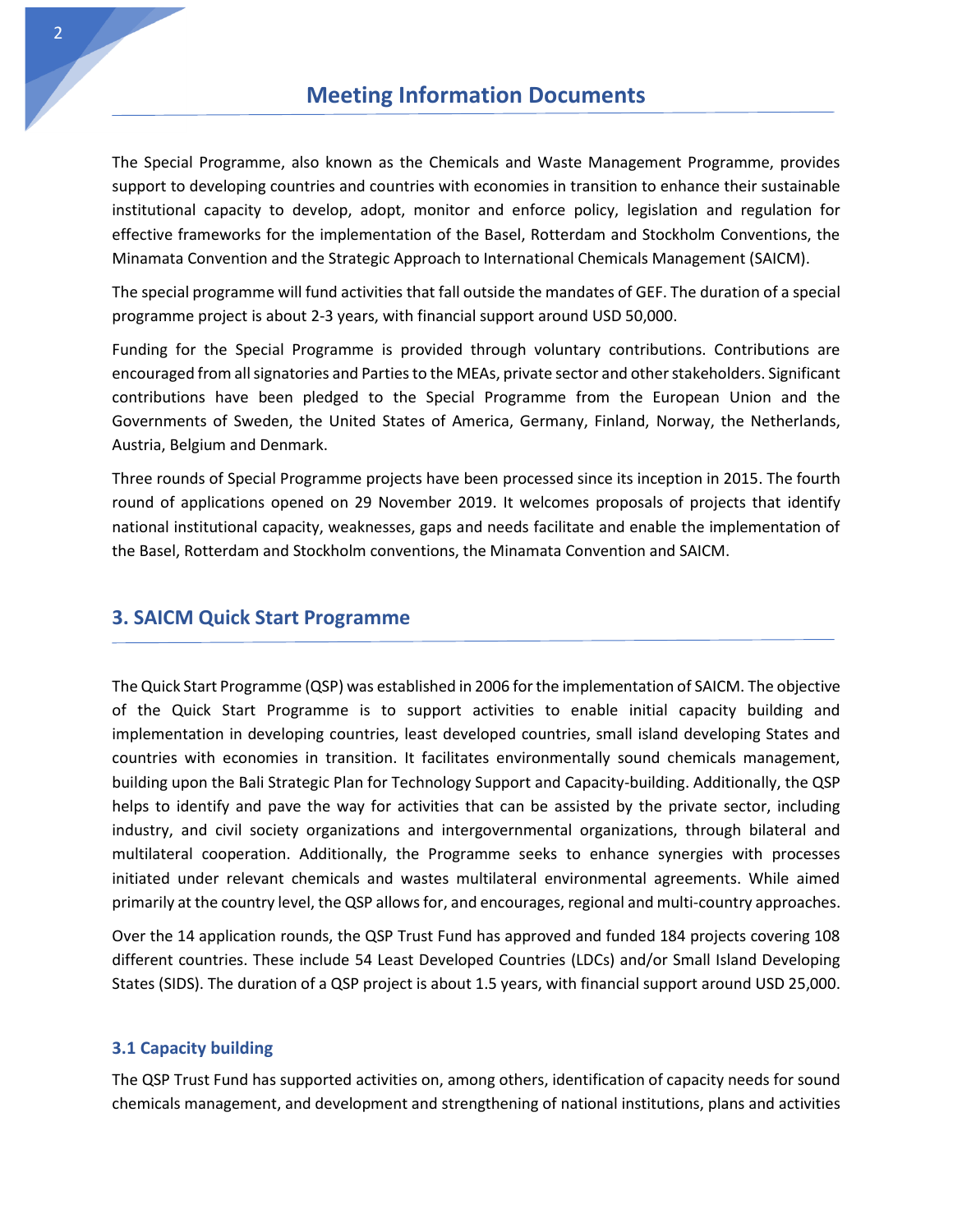to implement the Strategic Approach, building upon work conducted to implement international chemicals-related agreements and initiatives. Several countries have received financial support from QSP to participate in the capacity building activities under the GEF GMP1 projects.

#### **3.2 Stakeholder Engagement and Coordination**

Many of the QSP projects have helped enhanced coordination and active participation by diverse stakeholder through the establishment of national coordination committees. For instance, in Rwanda, a national committee existed since 2002 but was not functioning; the QSP project, 'Institutional capacity building for implementing of the Stockholm Convention on POPs and awareness raising on POPs issues', managed to 're-activate' this committee and indeed reported very active members with a number of concrete results including coordinated and successful funding applications and passing of new laws. The project ended in 2010 and as of 2015, the National Coordinating Committee still existed and met regularly, along with a technical level SAICM working group.

#### **3.3 Awareness raising and knowledge building**

Many of the QSP projects have played an important role in increasing political and public awareness including understanding of the risks of chemicals, the importance of sound management of chemicals and the tools available to manage risks. For example, under the QSP project, the Government of Serbia and UNDP launched 'The fight to know' campaign to exercise the consumer right to information about substances of high concern in products. The campaign resulted in the removal of products containing nonallowed concentrations of phthalates (>0.1%) from the market. Further production and distribution of these products was also banned. Similarly, in Thailand, through the QSP project an electronic Distance Learning Tool on risk assessment and risk management of chemicals was developed. The tool aims to expand and strengthen the network of scientists in developing countries who are responsible for conducting national risk assessments. The tool can be accessed at [http://www.chemDLT.com.](http://www.chemdlt.com/)

#### **4. Stockholm Convention National Implementation Plans**

Article 7 of the Stockholm Convention requests Parties to submit their National Implementation Plans (NIP) within two years of the date on which the Convention enters into force and to review and update, as appropriate, on a periodic basis and in a manner to be specified by a decision of the Conference of the Parties.

UNEP supports developing countries and countries with economies in transition with targeted technical assistance in developing and updating their NIPs. Each of the NIP update project supported by UNEP includes a **global support component** to provide technical expertise and tools to facilitate the updating of the NIPs and information exchange. The execution of the Global support component is leaded by Chemicals and Health Branch aiming of enhancing communication and sharing information among Parties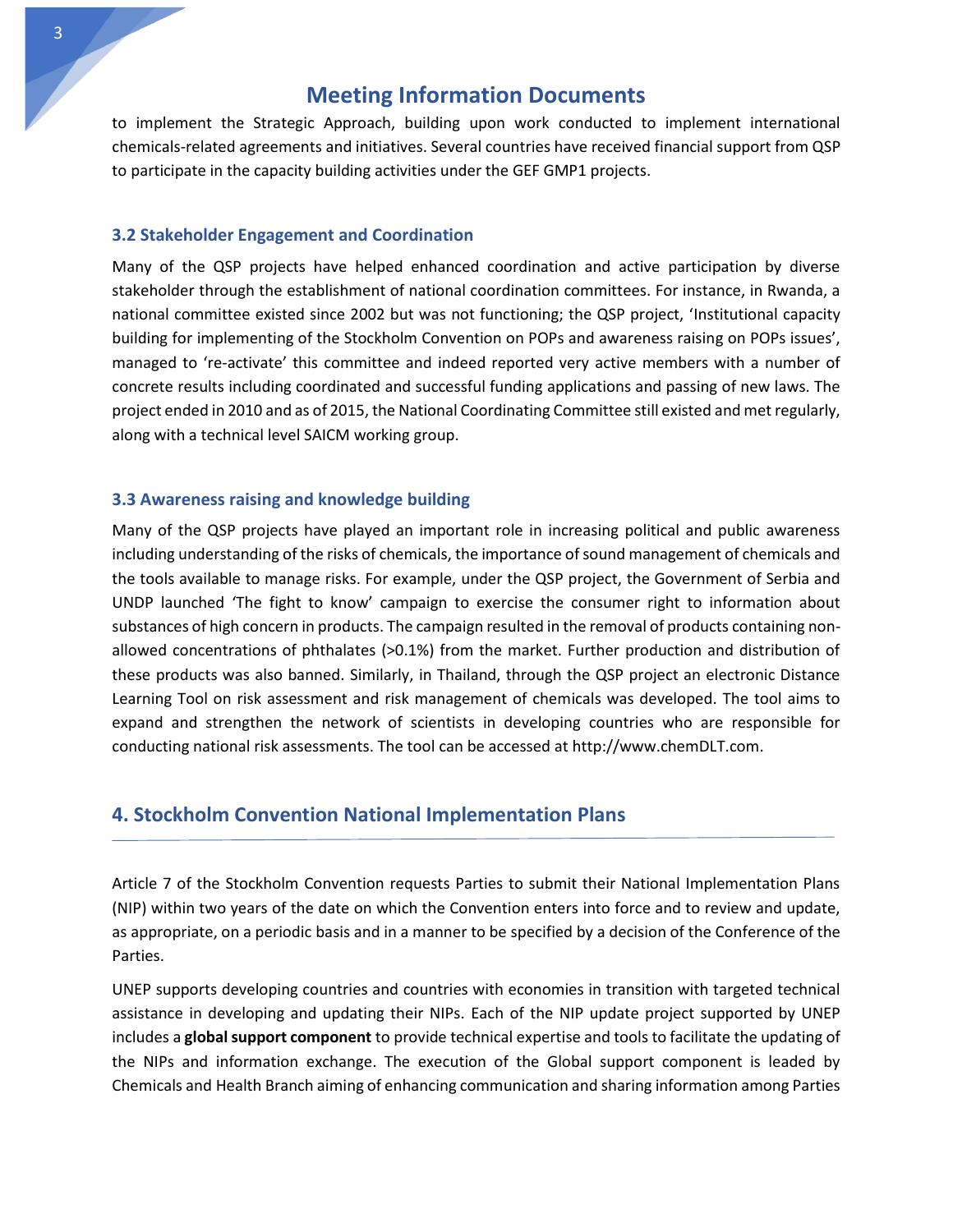to compare and harmonize data and identify lessons learned and good practices. Expected outputs and planned activities under the global component, included within the on-going NIP update projects are:

- 1.1 Capacity building and technical assistance provided to countries to develop NIPs while building sustainable foundations for its future implementation:
	- Organise training on project coordination and lessons learned and good practices from previous projects;
	- Organise regional discussions and information exchange on POPs on the basis of updated NIPs.
- 1.2 Knowledge management services provided:
	- Update/revise/enhance database of experts on POPs management;
	- Incorporate inventory data into the SSC clearinghouse;
	- Identify and disseminate lessons learned.

To date the following outputs were delivered under the global component:

- 1. A regional and global assessment to compile the available POPs quantitative data existent within the NIP and national reports;
- 2. Development of an information exchange system including organizing thematic webinars and workshops on POPs inventories;
- 3. Enhancement of the Stockholm Convention clearinghouse (in close collaboration with the BRS Secretariat) and facilitation of national reporting, by mapping of the available POPs quantitative data from NIPs and national reports;
- 4. Development of experts and laboratories databases;
- 5. Development and dissemination of lessons learned ("[From NIPs to Implementation: Lessons](https://www.unenvironment.org/resources/synthesis-reports/nips-implementation-lessons-learned-report)  [learned report](https://www.unenvironment.org/resources/synthesis-reports/nips-implementation-lessons-learned-report)").

The global component represents an important instrument to enhancing the interconnection between POPs monitoring and NIPs. Towards achieving the goal of POPs elimination, POPs monitoring data informs the assessment of POPs baseline situation and plays a crucial role in priority setting at national level within the NIP development/update process. In-turn, NIPs as strategic implementation planning documents under the Stockholm Convention trigger opportunities and funding to strengthen the supporting mechanisms for POPs monitoring.

A first step in interconnecting the POPs monitoring with NIPs has already been taken within the framework of the global component. The document "From NIPs to Implementation: Lessons learned report" includes an initial assessment of the technical expertise in monitoring and analysing POPs and other chemicals at the level of countries supported by UNEP in developing/updating the NIP, as well as lessons learned and good practices on the matter. The majority of the questioned countries (90% of the 22 countries replying) highlighted a need to develop analytical capacity for industrial chemicals and for the unintentional produced POPs. Despite existent capacity for monitoring pesticides, 55% of the countriesindicated a need for strengthening existing capacities for monitoring and analysing pesticides since today more than 1000